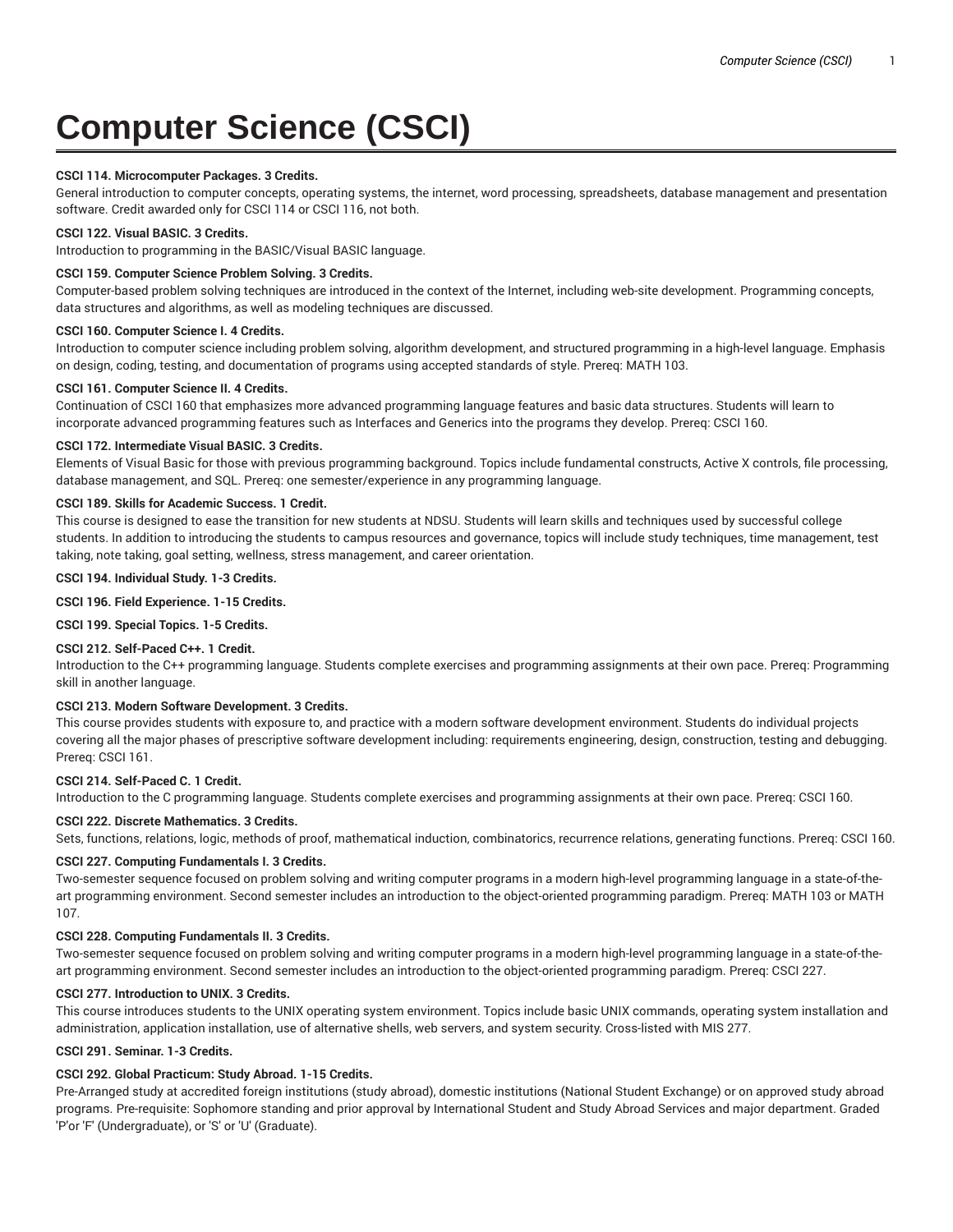## **CSCI 294. Individual Study. 1-5 Credits.**

#### **CSCI 299. Special Topics. 1-5 Credits.**

#### **CSCI 312. Survey of Programming Languages. 3 Credits.**

This course provides an introduction to major types of programming languages including block-structured, object-oriented, dynamic, declarative and functional languages. For each of the languages, an example language other than the main teaching language will be selected. Prereq: CSCI 228.

#### **CSCI 313. Advanced Software Development. 3 Credits.**

This course provides students with an understanding of the full-stack development of real-world software application using software frameworks. Students will work in small teams to use an agile methodology to develop a full-stack application. Prereq: CSCI 213.

#### **CSCI 336. Theoretical Computer Science. 3 Credits.**

Parsing techniques, context-free languages, Turing machines, recursive and recursively enumerable languages, unrestricted grammars, unsolvable decision problems, computability, introduction to computational complexity. Prereq: CSCI 222.

#### **CSCI 345. Topics on Personal Computers. 3 Credits.**

Exploration of some aspects of personal computers not covered in other courses, varies each time it is offered. May be repeated. Prereq: CSCI 161.

#### **CSCI 366. Database Systems. 3 Credits.**

Introduction to database systems, including database design, data modeling, storage structures, database theory, and the building of database applications. Prereq: CSCI 213.

## **CSCI 371. Web Scripting Languages. 3 Credits.**

This course examines Scripting Languages and their applications. Emphasis will be placed on web scripting. A representative set of scripting languages will be covered. Prereq: CSCI 122 or CSCI 160 or CSCI 227 or ECE 173. Cross-listed with MIS 371.

## **CSCI 372. Comparative Programming Languages. 3 Credits.**

Fundamental concepts of programming languages and inherent design choices are analyzed. The course focuses mainly on concepts of blockstructured and object-oriented languages, but other languages, such as declarative and functional languages, also are discussed. Prereq: CSCI 161.

## **CSCI 374. Computer Organization and Architecture. 3 Credits.**

Organization and structure of the major sections of a computer: CPU, memory, and I/O system organization and implementation issues. Prereq: CSCI 213. Cross-listed with ECE 374.

# **CSCI 379. Global Seminar. 1-6 Credits.**

NDSU instructed experience or field study in a foreign country. Conducted in English for residence credit. Pre-requisite: Prior approval by International Student and Study Abroad Services and major department. May be repeated. Standard Grading.

# **CSCI 391. Seminar. 1-3 Credits.**

# **CSCI 392. Global Practicum: Study Abroad. 1-15 Credits.**

Pre-Arranged study at accredited foreign institutions (study abroad), domestic institutions (National Student Exchange) or on approved study abroad programs. Pre-requisite: Sophomore standing and prior approval by International Student and Study Abroad Services and major department. Graded 'P'or 'F' (Undergraduate), or 'S' or 'U' (Graduate).

#### **CSCI 394. Individual Study. 1-5 Credits.**

**CSCI 396. Field Experience. 1-15 Credits.**

## **CSCI 397. Fe/Coop Ed/Internship. 1-4 Credits.**

**CSCI 399. Special Topics. 1-5 Credits.**

## **CSCI 403. Defensive Network Security. 3 Credits.**

This course will cover the design, development and testing of network and software systems for defending computer systems and networks. Key areas of focus will be the development of secure software, software and software system decision making to ensure security and the use of software systems to protect and detect intrusions into computer networks. Prereq: CSCI 213 or ECE 275 or ME 213. {Also offered for graduate credit - See CSCI 603}.

#### **CSCI 404. Ethical Hacking. 3 Credits.**

This course teaches students how to test systems by viewing systems security from the bad actors' perspective in conducting system testing. The course prepares students to take the EC Council Certified Ethical Hacker examination. {Also offered for graduate credit - See CSCI 604.}.

#### **CSCI 409. Cybersecurity Law and Policy. 3 Credits.**

This course will cover the laws and policy related to cybersecurity. This will include law and policy at the international, national and state levels. The impact of national and state law on corporate and institutional policies will be discussed and institutional policy development and implementation will be reviewed. Prereq: CSCI 213 or ECE 275 or ME 213. {Also offered for graduate credit - See CSCI 609}.

#### **CSCI 410. Computer Crime and Forensics. 3 Credits.**

This course covers the basic types of computer crimes. It introduces principles, techniques, tools, and practical skills necessary to perform rudimentary investigations of incidents in which computers play a significant or interesting role. Prereq: CSCI 161. {Also offered for graduate credit see CSCI 610.}.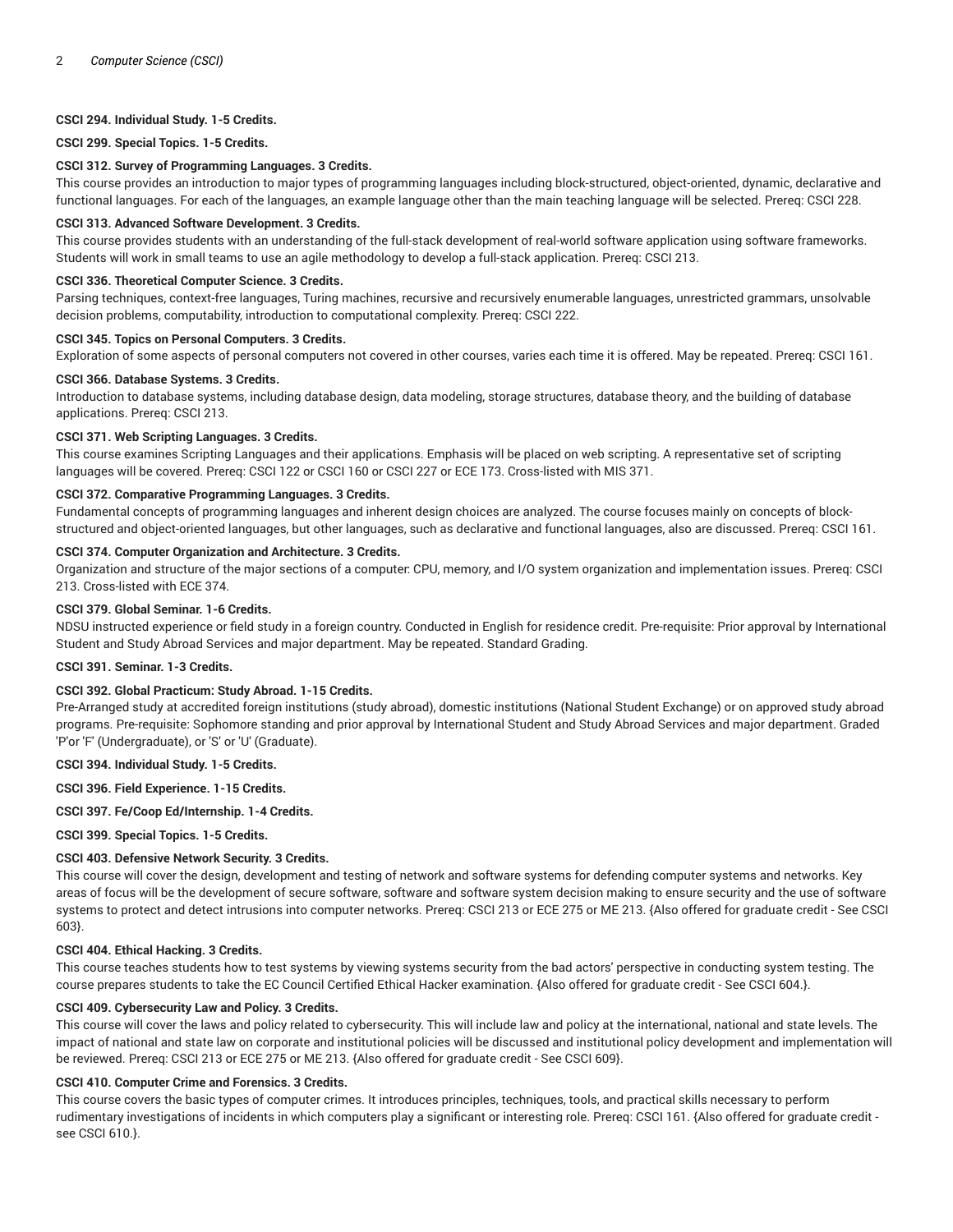## **CSCI 413. Principles of Software Engineering. 3 Credits.**

An introduction to concepts of software engineering. Software development activities through a project. Lifecycle models, requirements, specification, design, implementation, and testing. Software quality, tools, and techniques. Prereq: CSCI 313 or ECE 275. {Also offered for graduate credit - see CSCI 613.}.

## **CSCI 415. Networking and Parallel Computation. 3 Credits.**

This course provides students with an understanding of networking and multi-programming. Students will write some multi-programs. Prereq: CSCI 313, CSCI 366. {Also offered for graduate credit - See CSCI 615.}.

#### **CSCI 418. Simulation Models. 3 Credits.**

Fundamental techniques involved in using a computer to simulate business, social, and industrial systems. Includes principles of random variate generation, statistical sampling, and design of experiments. Prereq: STAT 367. {Also offered for graduate credit - see CSCI 618.}.

#### **CSCI 426. Introduction to Artificial Intelligence. 3 Credits.**

Introduction to artificial intelligence for undergraduates. Includes basic AI concepts and techniques. Prereq: CSCI 222 and CSCI 372.

## **CSCI 428. Computational Techniques for Environmental Sustainability. 3 Credits.**

This course covers computational technology that is relevant for work in sustainability. Geo-spatial data management, statistical concepts for data mining, and computational modeling techniques, are discussed in the context of environmental sustainability. Prereq: CSCI 161. {Also offered for graduate credit - see CSCI 628.}.

#### **CSCI 429. Network Applications and Environments. 3 Credits.**

This course is devoted to the study of network services and the development of internet resources. Prereq: CSCI 161 or CSCI 228.

## **CSCI 436. Intelligent Agents. 3 Credits.**

Fundamentals of Intelligent Agents technology, agent communication languages, applications, and intelligent agents development. Prereq: CSCI 372. {Also offered for graduate credit - see CSCI 636.}.

## **CSCI 445. Software Projects Capstone. 3 Credits.**

Presentations on the mechanics of working cooperatively as a team doing commercial software development. Students work in teams to deliver realistic work products to local businesses. Course presentations cover teamwork, software development pragmatics, and software documentation. Prereq: CSCI 313 and CSCI 366.

# **CSCI 450. Cloud Computing. 3 Credits.**

The course discusses various topics and technologies related to Cloud Computing. Topics include distributed system models and enabling technologies, computer cluster, virtual machines, design of cloud computing platforms, cloud programming and software environments. Prereq: CSCI 372. {Also offered for graduate credit - see CSCI 650.}.

#### **CSCI 453. Linear Programming and Network Flows. 3 Credits.**

Linear programming models and applications, primal and dual formulations, computational procedures; introduction to networks, maximum flow, and shortest path problems. Prereq: MATH 265. {Also offered for graduate credit - see CSCI 653.}.

#### **CSCI 459. Foundations of Computer Networks. 3 Credits.**

This is an introduction to fundamental concepts for the design and analysis of broadband networks. Topics include resource allocation, routing, congestion control, medium access, scheduling, and multicast. Concepts are applied to state-of-the-art systems and protocols such as current and future Internet protocols. Prereq: CSCI 374 or ECE 374. {Also offered for graduate credit - see CSCI 659.}.

#### **CSCI 462. Mobile and Wireless Networks. 3 Credits.**

This course provides students with an understanding of networking and multi-programming with a focus on mobile and wireless networks. Topics include wireless transmission characteristics, mobility management, wireless local area networks, ad hoc and sensor networks, and cellular networks. Students will write some multi-programs. Prereq: CSCI 313 and CSCI 366. {Also offered for graduate credit - see CSCI 662.}.

#### **CSCI 467. Algorithm Analysis. 3 Credits.**

Design, correctness, and analysis of algorithms and data structures. Prereq: MATH 166, CSCI 161 and CSCI 222 or MATH 270. {Also offered for graduate credit - see CSCI 667.}.

#### **CSCI 469. Network Security. 3 Credits.**

Cryptography and its application to network and operating system security; authentication; email, web, IP, and wireless security; firewalls and intrusion detection techniques; security threats and countermeasures; legal and ethical issues. Prereq: CSCI 222, CSCI 459, C/C++ or JAVA. {Also offered for graduate credit - see CSCI 669.}.

## **CSCI 473. Foundations of the Digital Enterprise. 3 Credits.**

This course is designed to familiarize individuals with current and emerging electronic commerce technologies using the Internet. Prereq: CSCI 372.

## **CSCI 474. Operating Systems Concepts. 3 Credits.**

How operating systems manage the resources of a computer. Topics include processes, concurrency, scheduling, deadlocks, memory allocation, virtual and secondary storage. Prereq: CSCI 374.

#### **CSCI 477. Object-Oriented Systems. 3 Credits.**

Introduction to the concepts and advantages of object-oriented computer systems. Introduces exercises with at least one such language. Prereq: CSCI 372. {Also offered for graduate credit - see CSCI 677.}.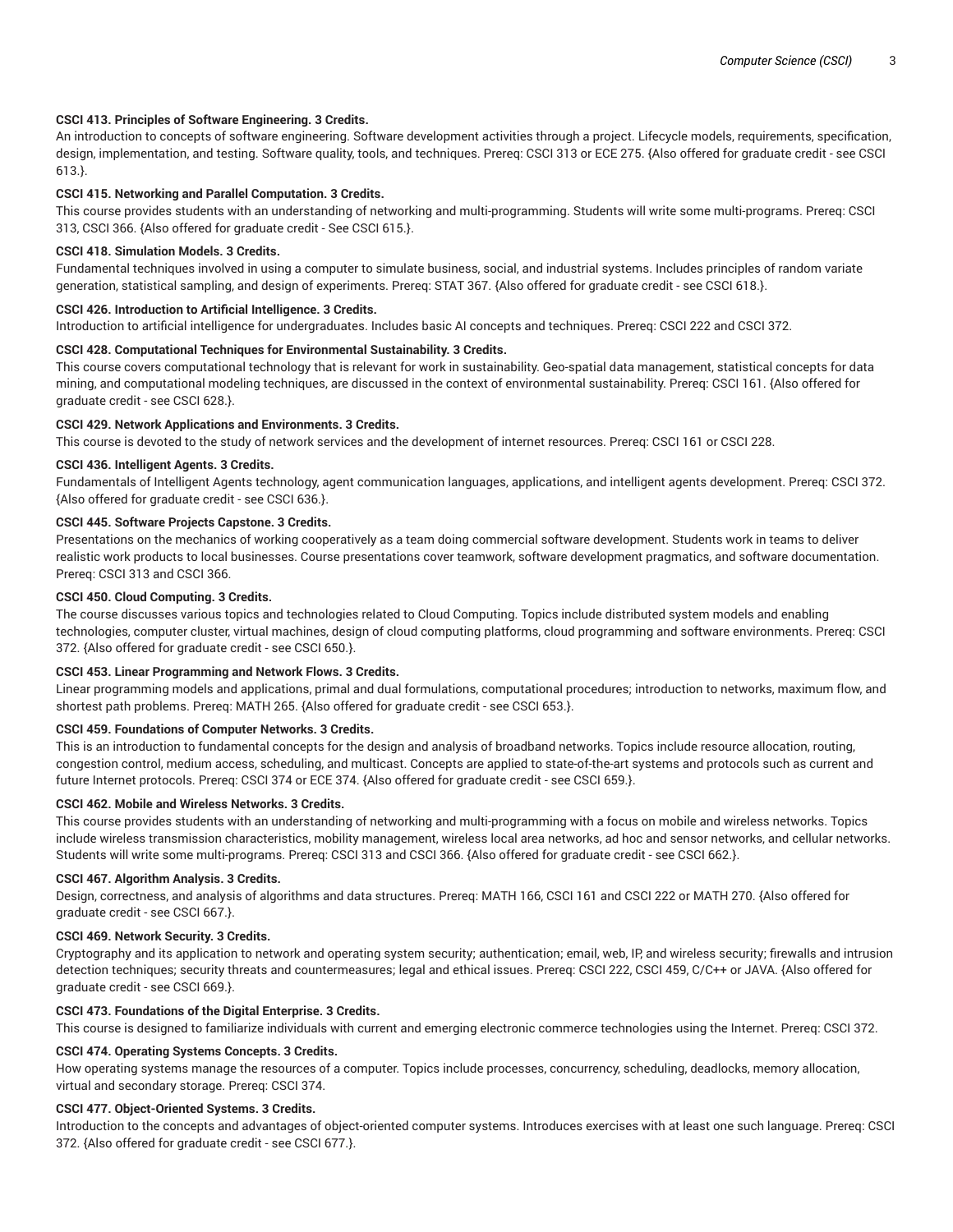## **CSCI 479. Introduction to Data Mining. 3 Credits.**

Introduction to data mining includes basic data mining techniques, querying, spreadsheet data mining, data warehouses, evaluation techniques, knowledge discovery in databases, examples and a survey of advanced techniques. Prereq: Basic database course (e.g. CSCI 366 or CSCI 468). {Also offered for graduate credit - see CSCI 679.}.

#### **CSCI 485. Autonomous Command and Artificial Intelligence for Robots and Other Cyber-Physical Systems. 3 Credits.**

This course will cover the command and control of multi-robot systems. This will include the process of onboard decision making, considering both planning-based and real time decisions. Artificial intelligence techniques for robotic systems will be covered as will the application of similar techniques to non-robot cyber-physical systems. Prereq: CSCI 213 or ECE 275 or ME 213. {Also offered for graduate credit - See CSCI 685.}.

## **CSCI 488. Human-Computer Interaction. 3 Credits.**

Survey of the methodologies and alternatives used in developing and evaluating human-computer interfaces. Prereq: CSCI 313. {Also offered for graduate credit - see CSCI 688.}.

## **CSCI 489. Social Implications of Computers. 3 Credits.**

Capstone course for Computer Science. Presentation and discussion of several ethical and social issues that have arisen from the introduction of the computer including copy-protected software and liability for computer software errors. Prereq: CSCI 372. {Also offered for graduate credit - see CSCI 689.}.

#### **CSCI 491. Seminar. 1-5 Credits.**

## **CSCI 492. Global Practicum: Study Abroad. 1-15 Credits.**

Pre-Arranged study at accredited foreign institutions (study abroad), domestic institutions (National Student Exchange) or on approved study abroad programs. Pre-requisite: Sophomore standing and prior approval by International Student and Study Abroad Services and major department. Graded 'P'or 'F' (Undergraduate), or 'S' or 'U' (Graduate).

## **CSCI 493. Undergraduate Research. 1-6 Credits.**

**CSCI 494. Individual Study. 1-5 Credits.**

# **CSCI 496. Field Experience. 1-15 Credits.**

**CSCI 499. Special Topics. 1-5 Credits.**

## **CSCI 603. Defensive Network Security. 3 Credits.**

This course will cover the design, development and testing of network and software systems for defending computer systems and networks. Key areas of focus will be the development of secure software, software and software system decision making to ensure security and the use of software systems to protect and detect intrusions into computer networks. {Also offered for undergraduate credit - See CSCI 403}.

#### **CSCI 604. Ethical Hacking. 3 Credits.**

This course teaches students how to test systems by viewing systems security from the bad actors' perspective in conducting system testing. The course prepares students to take the EC Council Certified Ethical Hacker examination. {Also offered for undergraduate credit - See CSCI 404.}.

#### **CSCI 609. Cybersecurity Law and Policy. 3 Credits.**

This course will cover the laws and policy related to cybersecurity. This will include law and policy at the international, national and state levels. The impact of national and state law on corporate and institutional policies will be discussed and institutional policy development and implementation will be reviewed. {Also offered for undergraduate credit - See CSCI 409}.

#### **CSCI 610. Computer Crime and Forensics. 3 Credits.**

This course covers the basic types of computer crimes. It introduces principles, techniques, tools, and practical skills necessary to perform rudimentary investigations of incidents in which computers play a significant or interesting role. {Also offered for undergraduate credit - see CSCI 410.}.

## **CSCI 613. Principles of Software Engineering. 3 Credits.**

An introduction to concepts of software engineering. Software development activities through a project. Lifecycle models, requirements, specification, design, implementation, and testing. Software quality, tools, and techniques. A term paper for graduate students. {Also offered for undergraduate credit - see CSCI 413.}.

#### **CSCI 615. Networking and Parallel Computation. 3 Credits.**

This course provides students with an understanding of networking and multi-programming. Students will write some multi-programs. {Also offered for undergraduate credit - See CSCI 415.}.

## **CSCI 618. Simulation Models. 3 Credits.**

Fundamental techniques involved in using a computer to simulate business, social, and industrial systems. Includes principles of random variate generation, statistical sampling, and design of experiments. {Also offered for undergraduate credit - see CSCI 418.}.

## **CSCI 628. Computational Techniques for Environmental Sustainability. 3 Credits.**

This course covers computational technology that is relevant for work in sustainability. Geo-spatial data management, statistical concepts for data mining, and computational modeling techniques, are discussed in the context of environmental sustainability. {Also offered for undergraduate credit see CSCI 428.}.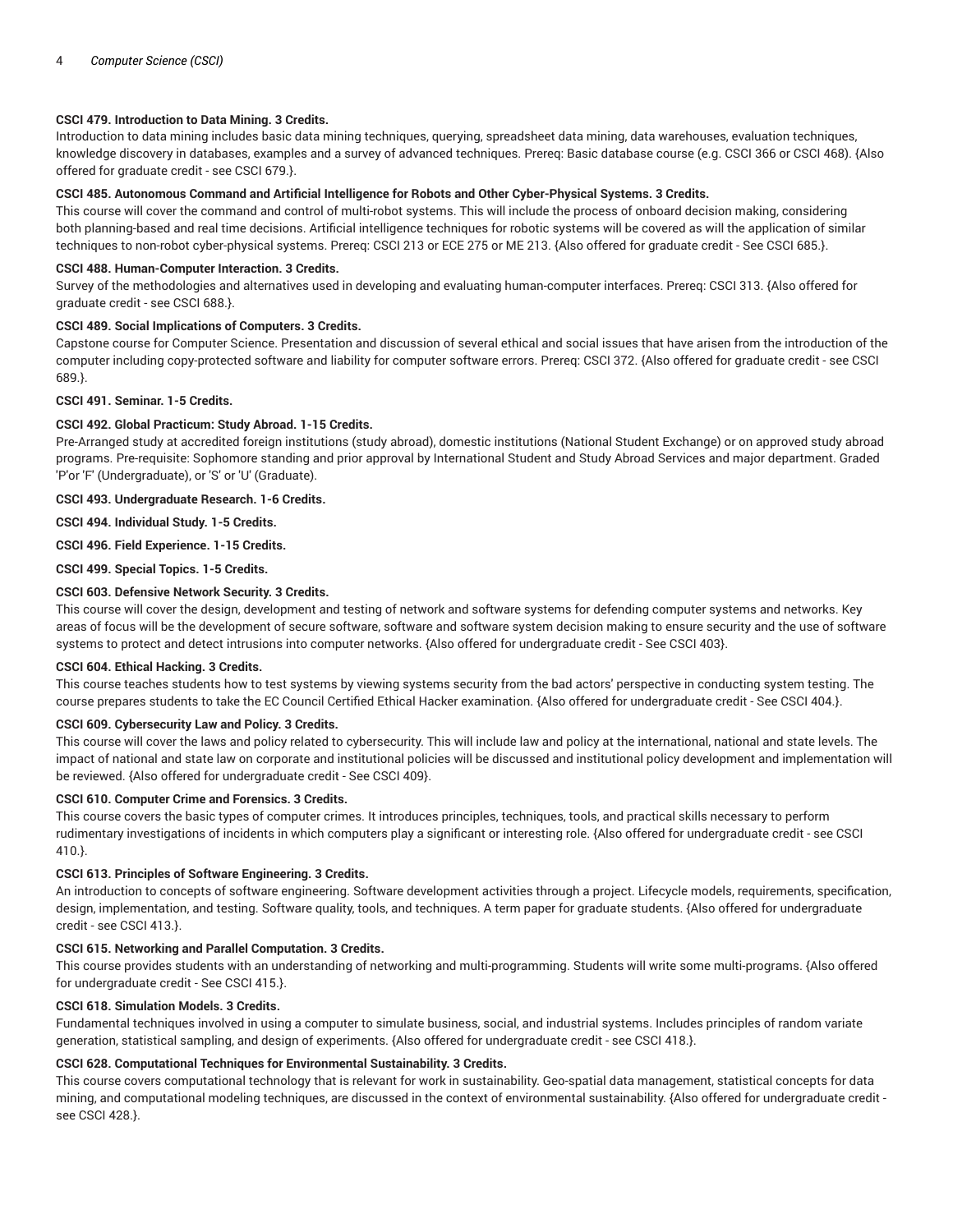## **CSCI 636. Intelligent Agents. 3 Credits.**

Fundamentals of Intelligent Agents technology, agent communication languages, applications, and intelligent agents development. {Also offered for undergraduate credit - see CSCI 436.}.

# **CSCI 641. Introduction to Computer Science Education. 3 Credits.**

Overview of the main areas of Computer Science Education. The Active-Learning-Based Teaching Model; Research in Computer Science Education; Teaching Methods in Computer Science Education; and Lab-Based Teaching. Projects include curriculum design for a 2-semester high school sequence and an AP practice test.

## **CSCI 650. Cloud Computing. 3 Credits.**

The course discusses various topics and technologies related to Cloud Computing. Topics include distributed system models and enabling technologies, computer cluster, virtual machines, design of cloud computing platforms, cloud programming and software environments. {Also offered for undergraduate credit - see CSCI 450.}.

## **CSCI 653. Linear Programming and Network Flows. 3 Credits.**

Linear programming models and applications, primal and dual formulations, computational procedures; introduction to networks, maximum flow, and shortest path problems. {Also offered for undergraduate credit - see CSCI 453.}.

## **CSCI 654. Operations Research. 3 Credits.**

Deterministic and probabilistic models of operations research: networks and project management, dynamic programming, non-linear programming, inventory, queuing, reliability, stochastic processes, and simulation. Prereq: CSCI 653. {Also offered for undergraduate credit - see CSCI 454.}.

## **CSCI 659. Foundations of Computer Networks. 3 Credits.**

This is an introduction to fundamental concepts for the design and analysis of broadband networks. Topics include resource allocation, routing, congestion control, medium access, scheduling, and multicast. Concepts are applied to state-of-the-art systems and protocols such as current and future Internet protocols. {Also offered for undergraduate credit - see CSCI 459.}.

## **CSCI 662. Mobile and Wireless Networks. 3 Credits.**

This course provides students with an understanding of networking and multi-programming with a focus on mobile and wireless networks. Topics include wireless transmission characteristics, mobility management, wireless local area networks, ad hoc and sensor networks, and cellular networks. Students will write some multi-programs. {Also offered for undergraduate credit - see CSCI 462.}.

## **CSCI 667. Algorithm Analysis. 3 Credits.**

Design, correctness, and analysis of algorithms and data structures. {Also offered for undergraduate credit - see CSCI 467.}.

#### **CSCI 669. Network Security. 3 Credits.**

Cryptography and its application to network and operating system security; authentication; email, web, IP, and wireless security; firewalls and intrusion detection techniques; security threats and countermeasures; legal and ethical issues. Prereq: CSCI 659, C/C++ or JAVA. {Also offered for undergraduate credit - see CSCI 469.}.

## **CSCI 675. Operating Systems Design. 3 Credits.**

Advanced operating systems topics such as protection, errors, and distributed systems. Case studies of representative operating systems. Students work in small teams to implement their own basic operating systems. {Also offered for undergraduate credit - see CSCI 475.}.

#### **CSCI 677. Object-Oriented Systems. 3 Credits.**

Introduction to the concepts and advantages of object-oriented computer systems. Introduces exercises with at least one such language. {Also offered for undergraduate credit - see CSCI 477.}.

## **CSCI 679. Introduction to Data Mining. 3 Credits.**

Introduction to data mining includes basic data mining techniques, querying, spreadsheet data mining, data warehouses, evaluation techniques, knowledge discovery in databases, examples and a survey of advanced techniques. Prereq: Basic database course (e.g. CSCI 668 or CSCI 765). {Also offered for undergraduate credit - see CSCI 479.}.

## **CSCI 685. Autonomous Command and Artificial Intelligence for Robots and Other Cyber-Physical Systems. 3 Credits.**

This course will cover the command and control of multi-robot systems. This will include the process of onboard decision making, considering both planning-based and real time decisions. Artificial intelligence techniques for robotic systems will be covered as will the application of similar techniques to non-robot cyber-physical systems. {Also available for undergraduate credit - See CSCI 485.}.

## **CSCI 688. Human-Computer Interaction. 3 Credits.**

Survey of the methodologies and alternatives used in developing and evaluating human-computer interfaces. {Also offered for undergraduate credit see CSCI 488.}.

#### **CSCI 689. Social Implications of Computers. 3 Credits.**

Capstone course for Computer Science. Presentation and discussion of several ethical and social issues that have arisen from the introduction of the computer including copy-protected software and liability for computer software errors. {Also offered for undergraduate credit - see CSCI 489.}.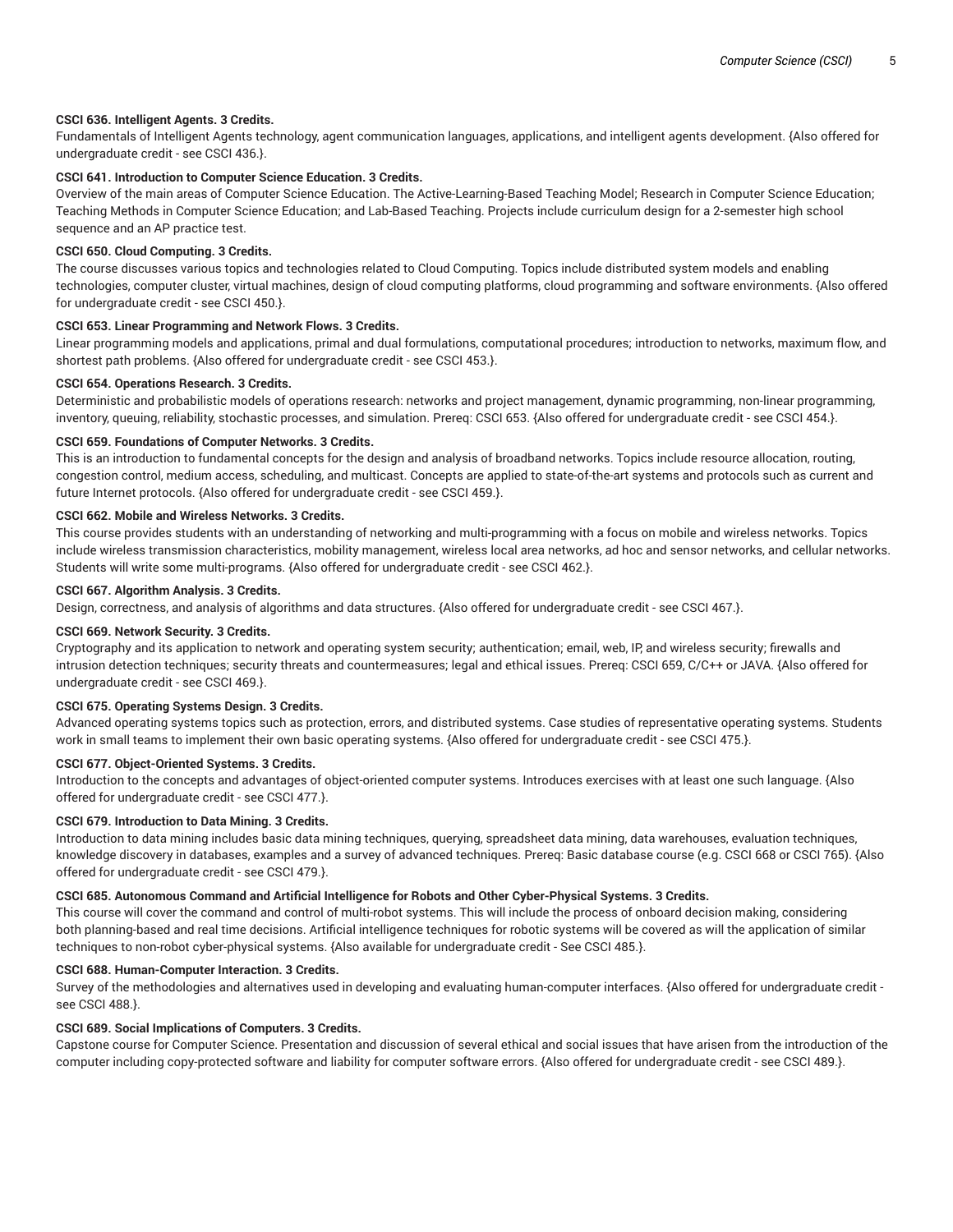# **CSCI 690. Graduate Seminar. 1-3 Credits.**

**CSCI 695. Field Experience. 1-15 Credits.**

**CSCI 696. Special Topics. 1-5 Credits.**

## **CSCI 713. Software Development Processes. 3 Credits.**

This course is designed as a breadth course on the software engineering process. Basic concepts are reviewed and reassured to create a basis for higher concepts and techniques.

# **CSCI 714. Software Project Planning and Estimation. 3 Credits.**

This course is designed to introduce the student to concepts and techniques of how to plan for a software project. This includes time and effort estimation, planning and teaming the project, and managing the development activities. Prereq: CSCI 713.

## **CSCI 715. Software Requirements Definition and Analysis. 3 Credits.**

This course is designed to make the student able to identify and capture requirements for a software system and be able to document and assess the requirements. Prereq: CSCI 713.

## **CSCI 716. Software Design. 3 Credits.**

This course covers both architectural design and module design. Students receive practice using a set of patterns to produce software designs with several different types of architecture. Substantial presentation and practice with the UML modeling language is provided. Prereq: CSCI 713.

## **CSCI 717. Software Construction. 3 Credits.**

This course covers the fundamentals of software construction including programming and evaluation of the source code. Students receive a good grounding in and extensive practice with the comprehensive libraries associated with a modern programming language. Prereq: CSCI 713.

# **CSCI 718. Software Testing and Debugging. 3 Credits.**

This course covers the goals, practices, evaluation and limitations of software testing and software debugging. Students receive practice in developing and using test plans and various testing and debugging techniques. Prereq: CSCI 713.

## **CSCI 724. Survey of Artificial Intelligence. 3 Credits.**

Survey of major areas of AI including theorem proving, heuristic search, problem solving, computer analysis of scenes, robotics, natural language understanding, and knowledge-based systems.

## **CSCI 728. Computer Graphics. 3 Credits.**

Principles and algorithms used in computer graphics packages. Emphasis on raster graphics, clipping, hidden-surface elimination, ray-tracing, radiosity.

#### **CSCI 732. Introduction To Bioinformatics. 3 Credits.**

An introduction to the principles of bioinformatics including information relating to the determination of DNA sequencing. Prereq: STAT 661. Crosslisted with MATH 732 and STAT 732.

## **CSCI 736. Advanced Intelligent Systems. 3 Credits.**

This course acquaints students with intelligent systems to provide them with working knowledge for building these systems. The course describes expert systems, fuzzy logic, neural networks, evolutionary computation, swarm intelligence, and multi-agent systems.

#### **CSCI 741. Algorithm Analysis. 3 Credits.**

Algorithm design and analysis, asymptotic analysis, worst and average case, recurrences, generating functions, divide-and-conquer, the greedy method, search and traversal, backtracking, branch-and-bound.

## **CSCI 760. Dynamic Programming. 3 Credits.**

Dynamic programming as an algorithm design method, formulating and solving problems using dynamic programming, deterministic and stochastic problems in OR and CS.

# **CSCI 765. Introduction To Database Systems. 3 Credits.**

Basic database concepts, models, management facilities, data structures, storage structures, data definition languages, data manipulation languages, normalization, operator implementation algorithms, transactions, correctness, reliability, distribution, performance analysis.

#### **CSCI 771. Software Development Project I. 3 Credits.**

The first half of a two semester software development project done as the capstone activity of the Master of Software Engineering program. Student does a one page project proposal, a requirements specification document, and a design specification document. Prereq: CSCI 713, CSCI 715, CSCI 716, and CSCI 718.

#### **CSCI 772. Software Development Project II. 3 Credits.**

The second half of a two semester software development project required as the capstone activity of the Master of Software Engineering program. Student submits a test plan, complete testing results, the project source code, and a user manual. Prereq: CSCI 771.

#### **CSCI 773. Foundations of the Digital Enterprise. 3 Credits.**

This course covers current and emerging digital technologies, including web development, security, server management, and privacy.

#### **CSCI 774. Topics of theDigital Enterprise. 3 Credits.**

Topics in database, networks, cryptology, security, and software engineering as they apply to the digital enterprise. Recommended: CSCI 783.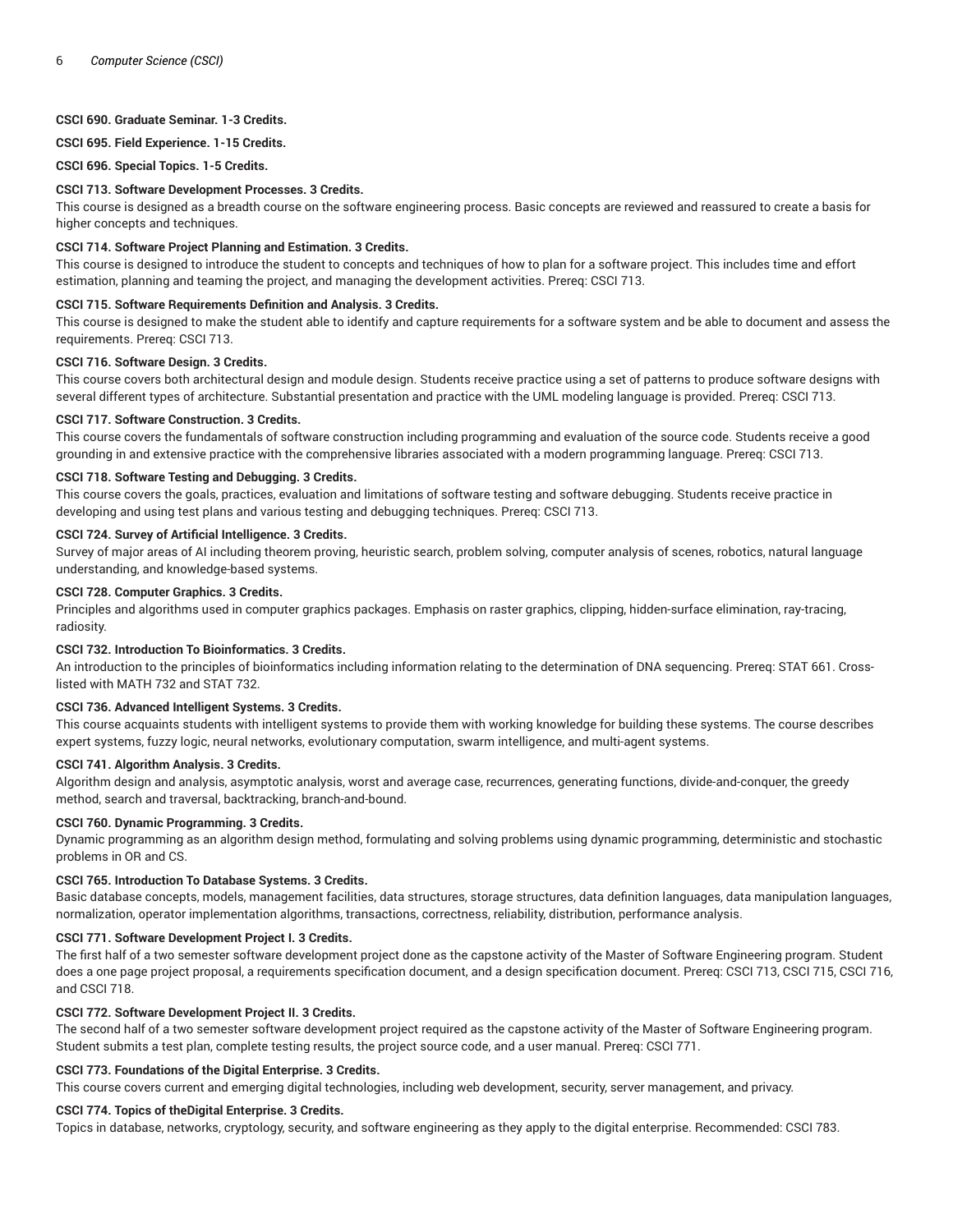## **CSCI 778. Computer Networks. 3 Credits.**

Examination of computer networks using the ISO-OSI model as a framework. Practical and theoretical issues are explored in modems, codes, error, impairments, modulation, protocols, and interfaces.

## **CSCI 783. Topics In Software Systems. 3 Credits.**

Includes an area of computer science not otherwise treated in computer science courses. Varies each time offered. May be repeated.

#### **CSCI 787. Topics in Operations Research. 3 Credits.**

Includes an area of operational research not considered in other courses. Varies each time offered. May be repeated.

**CSCI 790. Graduate Seminar. 1-3 Credits.**

**CSCI 791. Temporary/Trial Topics. 1-5 Credits.**

**CSCI 793. Individual Study/Tutorial. 1-5 Credits.**

**CSCI 795. Field Experience. 1-15 Credits.**

**CSCI 796. Special Topics. 1-5 Credits.**

**CSCI 797. Master's Paper. 1-3 Credits.**

**CSCI 798. Master's Thesis. 1-10 Credits.**

## **CSCI 834. Knowledge Based Systems. 3 Credits.**

Examination of types of knowledge-based systems, their powers and limitations. Students create their own knowledge-based system. Prereq: CSCI 724.

## **CSCI 835. Neural Networks. 3 Credits.**

Introduction to the parallel processing paradigms that have been developed recently including neuronetworks and genetic algorithms. Students will work on projects using these tools. Prereq: CSCI 724. Cross-listed with PSYC 774 and IME 774.

## **CSCI 842. Algorithms and Complexity. 3 Credits.**

Linear and nonlinear recurrences, algebraic problems, fast Fourier transforms, lower bound theory, computational geometry, the classes P and NPcompleteness, Cook's theorem, NP-hard problems. Prereq: CSCI 741.

#### **CSCI 845. Formal Methods for Software Development. 3 Credits.**

The course is a high level course with the aim of formal representation to be able to formally assess characteristics of software. The formal representations are based on the theoretical foundations of computer sciences such as set theory, logic or graph theory. Prereq: CSCI 713.

## **CSCI 846. Development of Distributed Systems. 3 Credits.**

This course is an advanced course in software engineering aiming at strategies and solutions of distributed systems. It assumes the knowledge of software engineering and particularly design and implementation of software systems, then builds on these concepts to how distributed systems are designed and implemented. Prereq: CSCI 713.

#### **CSCI 847. Software Complexity Metrics. 3 Credits.**

This course covers complexity metrics for the entire software lifecycle. Students gain experience in using requirements metrics, design metrics, program metrics, test metrics, and planning metrics. The effectiveness and limitations of metrics in all these areas are emphasized. Prereq: CSCI 718.

#### **CSCI 848. Empirical Methods in Software Engineering. 3 Credits.**

This course will cover the basics of Empirical Software Engineering. It will focus on the need for collecting metrics and building models as well as the concepts involved in design experiments. Prereq: CSCI 713.

#### **CSCI 858. Bioinformatics Data Mining. 3 Credits.**

Techniques and objectives of data mining for biological data with focus on diverse data sources including graphs, sequences and text. Preparation for research in bioinformatics with focus on functional genomics problems. Prereq: CSCI 732.

#### **CSCI 859. Computational Methods in Bioinformatics. 3 Credits.**

An introduction to computer science and operations research methods and algorithms that are used for analysis and solution of optimization and other models in bioinformatics.

## **CSCI 862. Network Flows. 3 Credits.**

Theory and algorithms for network flow optimization including network representation data structures, basic change methods, maximum flow, shortest path, minimum cost problems, and generalized networks. Prereq: CSCI 653.

#### **CSCI 866. Database System Internals. 3 Credits.**

Transaction management, processing; correctness; recoverability; serializability (conflict and view); concurrency control (2PL, BTO, SGT, multiversion); recovery; distributed systems (correctness, recovery, replication); query processing and optimization. Prereq: CSCI 765.

## **CSCI 879. Advanced Data Mining. 3 Credits.**

Advanced data mining includes in-depth coverage of Association Rule Mining (ARM), Classification and Clustering. The course is designed for those interested in doing research in data mining. Prereq: CSCI 679.